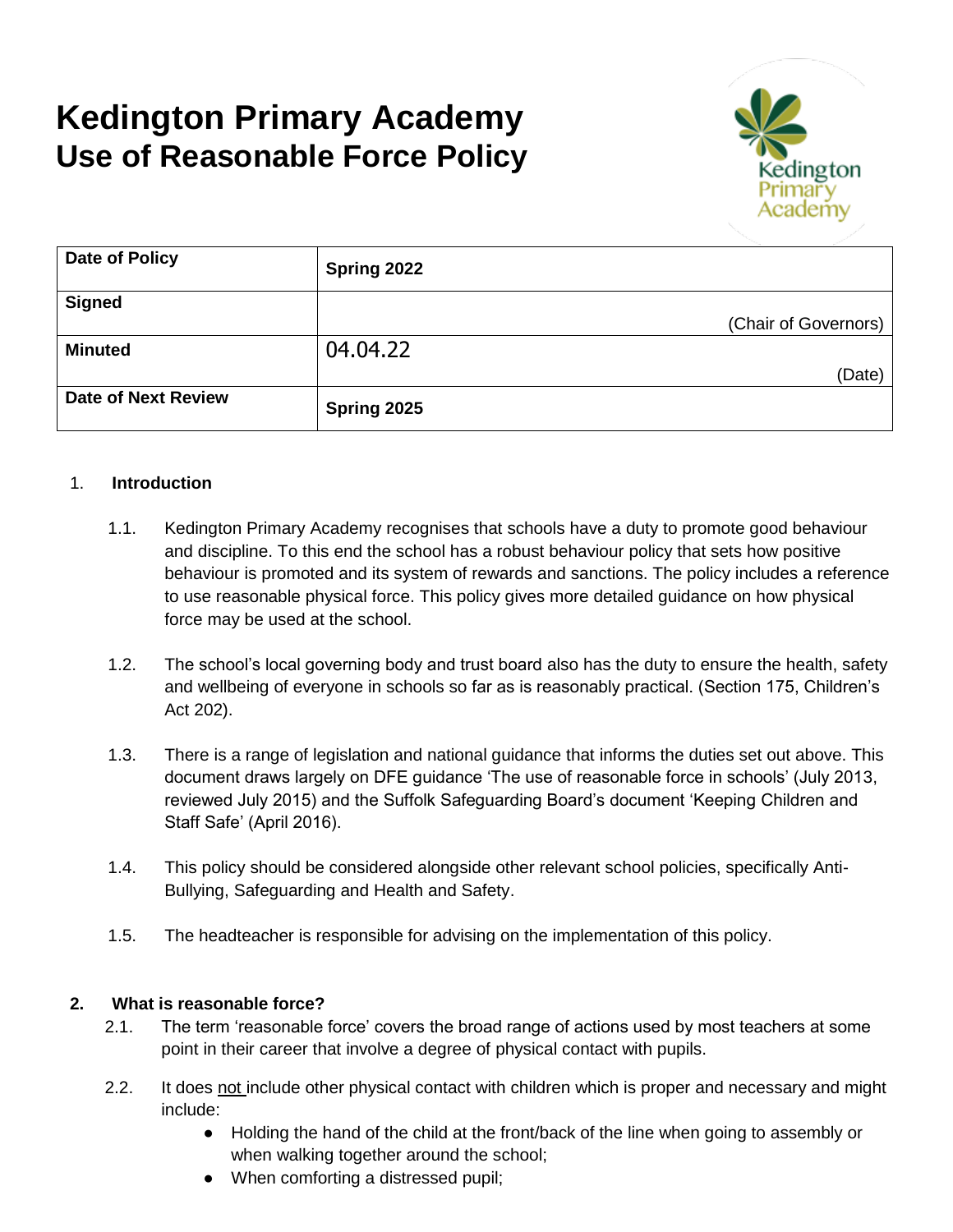- When a pupil is being congratulated or praised;
- To demonstrate how to use a musical instrument;
- To demonstrate exercises or techniques during PE lessons or sports coaching; and
- To give first aid.
- 2.3. Force is usually used either to **control** or **restrain**. This can range from guiding a pupil to safety by the arm, through to more extreme circumstances such where a pupil needs to be restrained to prevent violence or injury.
- 2.4. **Control** means either passive physical contact, such as standing between pupils or blocking a pupil's path, or active physical contact such as leading a pupil by the arm out of a classroom.
- 2.5. **Restraint** means to hold back physically or to bring a pupil under control. It is typically used in more extreme circumstances, for example when two pupils are fighting and refuse to separate without physical intervention.
- 2.6. 'Reasonable in the circumstances' means using no more force than is needed. The use of force should also be proportionate. School staff work on the principle of **the minimum force for the minimum amount of time.**
- 2.7. School staff should always try to avoid acting in a way that might cause injury, but in extreme cases it may not always be possible to avoid injuring the pupil.

## **3. Who can use reasonable force in schools?**

- 3.1. All members of school staff have a legal power to use reasonable force (Section 93, Education and Inspections Act 2006)
- 3.2. This power applies to any member of staff at the school. It can also apply to people whom the headteacher has temporarily put in charge of pupils such as unpaid volunteers or parents accompanying students on a school organised visit.
- 3.3. The use of force is a power, not a duty, so members of staff have discretion whether or not to use it. However, teachers and other school staff have a duty of care towards their pupils and it might be argued that failing to take action (including a failure to use reasonable force) may in some circumstances breach that duty.

## **4. When can reasonable force be used?**

- 4.1. Reasonable force can be used to prevent pupils from hurting themselves or others, from damaging property, or from causing disorder.
- 4.2. In a school, force is used for two main purposes to **control** pupils or to **restrain** them.
- 4.3. The decision on whether or not to physically intervene is down to the professional judgement of the staff member concerned and should always depend on the individual circumstances.
- 4.4. The use of physical force as a punishment will never be used and is unlawful.

## **5. Our practice regarding restraint**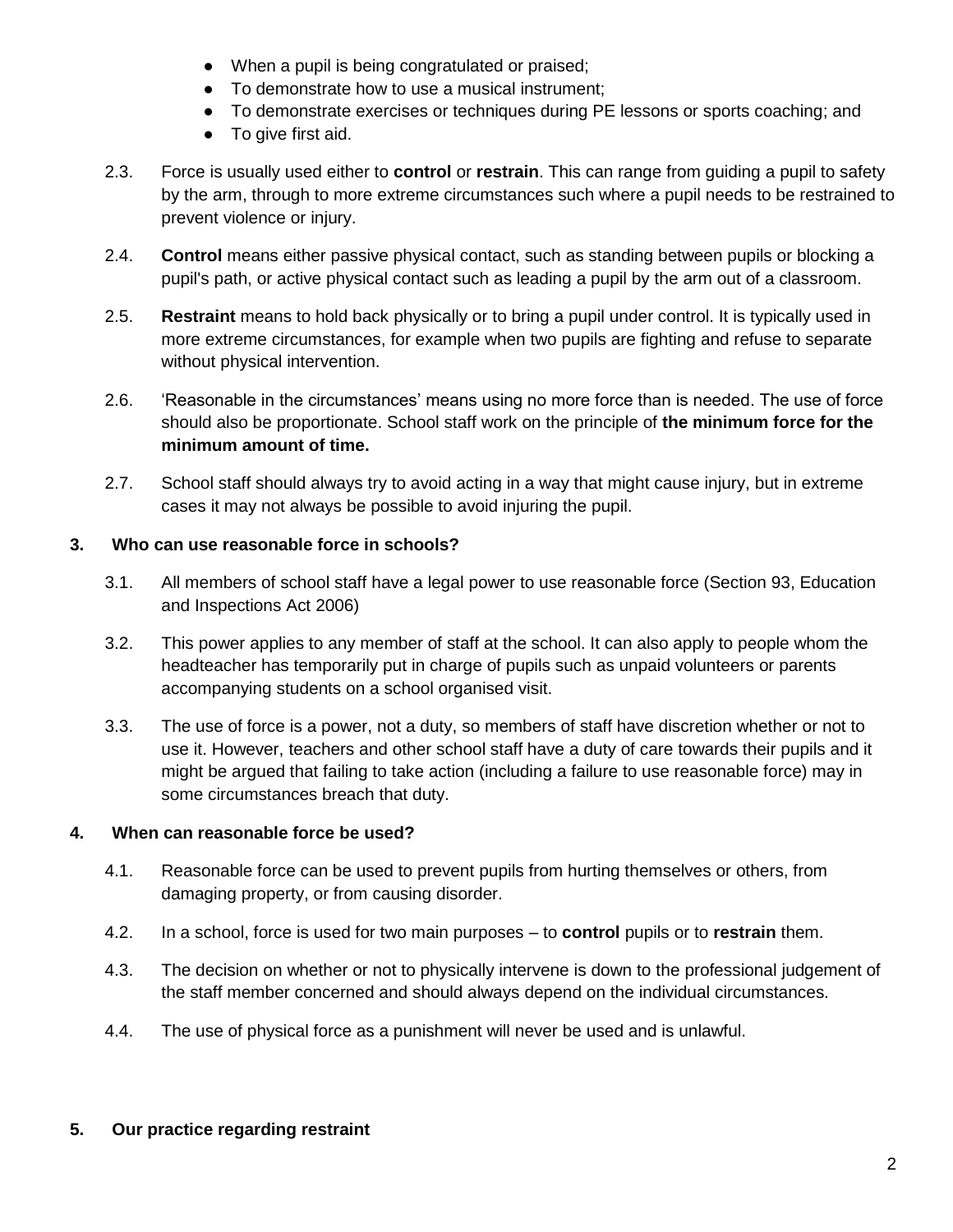- 5.1. Our staff will view the use of restraint as a last resort to maintaining a safe environment. If pupils are behaving disruptively or antisocially, efforts will be made to manage behaviour positively to prevent a deterioration of the situation and to restore a safe, secure environment.
- 5.2. Reasonable adjustments will be made to support children with special educational needs or disabilities. In cases of continuing disruptive behaviour, the school will always consider whether this might be result of unmet educational or other needs and whether a multi-agency assessment is necessary.
- 5.3. Our staff understand the importance of listening to and respecting pupils to create an environment that is calm and supportive, especially when dealing with pupils who may have emotional and behavioural needs that may increase their aggression.
- 5.4. Where a pupil has shown behaviours that indicate that the possible use of restraint may become necessary, a behaviour support plan and risk assessment (and risk assessment action plan, if needed) will be put in place outlining the behaviours that have been exhibited and the best way to deal with these. After any incident these will be reviewed and amended as needed.
- 5.5. Where possible, staff who have had appropriate physical de-escalation training, and ideally those with higher-level physical de-escalation training, will respond to the incident. (See *Training*  below)
- 5.6. Staff intervening to restrain pupils will seek assistance from other members of staff as early as possible, since single-handed intervention increases the risks of injury to both parties and does not provide a witness.
- 5.7. Staff who become aware that another member of staff is intervening physically with a pupil will have responsibility to provide a presence and to offer support and assistance should this be required.
- 5.8. Before intervening in a non-emergency, consideration will be given to whether or not other staff are available to assist.
- 5.9. A pupil's behaviour may be adversely affected by the presence of an audience. Wherever possible, the audience will be removed.
- 5.10. Staff will be aware of the need to tell the pupil being restrained, in a calm and gentle manner that the reason for the intervention is to keep the pupil and others safe. Staff will explain that as soon as the pupil calms down, he/she will be released.
- 5.11. All staff are supported by a back-up system to enable staff to call for help in emergencies (e.g. a member of staff will give an emergency card to a bystander pupil to take to the office or staff room. The card indicates to staff that help is required urgently).

## **6. Use of isolation or seclusion**

6.1. An isolation which prevents a child from leaving a room of their own free will only be considered in exceptional circumstances. It is an offence to lock a person in a room without a court order except in an emergency, for example where the use of a locked room is a temporary measure whilst seeking assistance. Locked also includes holding a door shut, or someone standing against a door.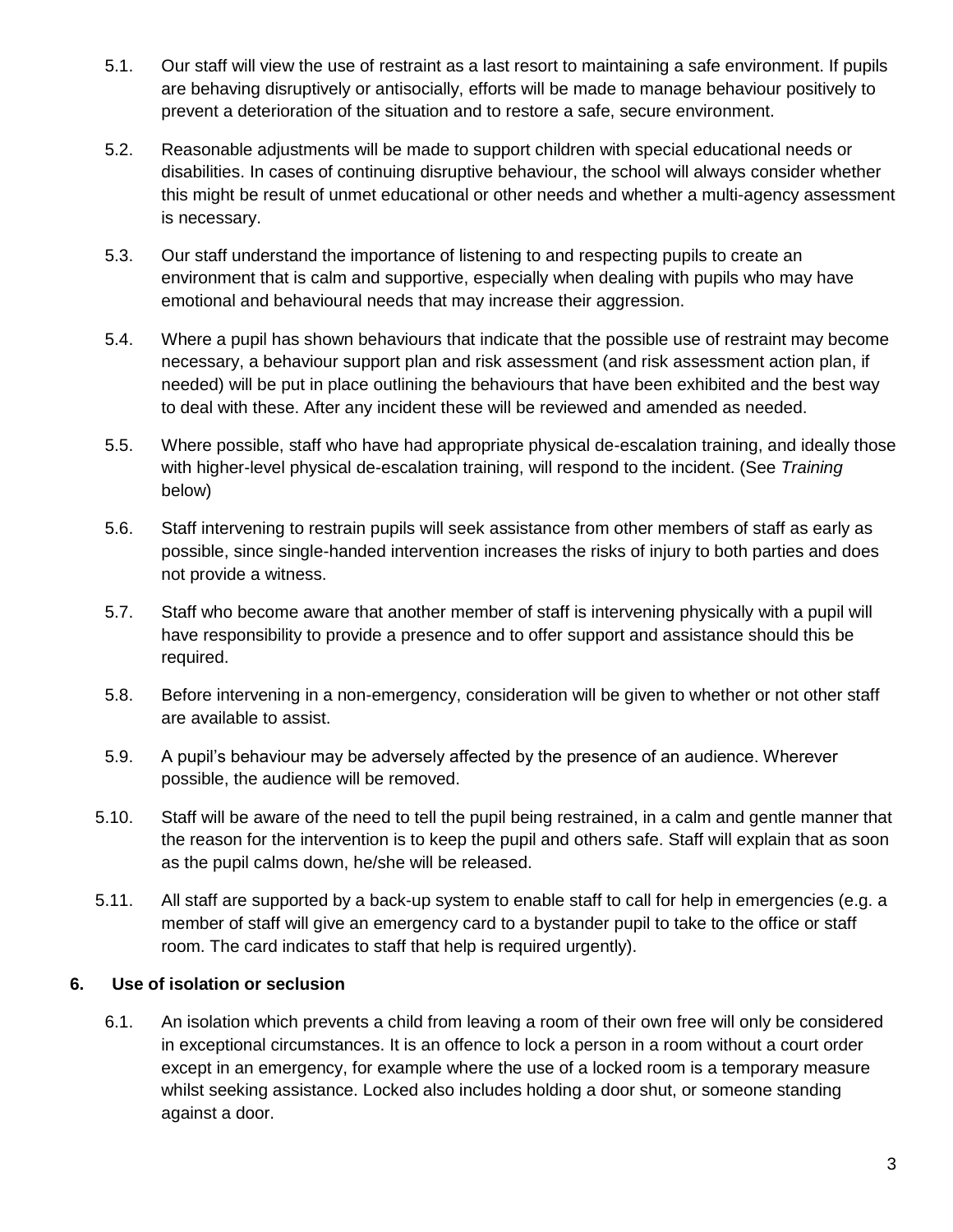- 6.2. An emergency is a genuinely unforeseeable event, for example, when a child acts out of character. Any planned restriction of liberty must be legally justifiable, should be agreed by a multi-disciplinary team and form part of the pupils' behaviour support plan.
- 6.3. Internal exclusions, where children are educated for a short period of time out of their classrooms as a sanction or to minimise disruption, are not a form of seclusion.

# 7. **Training**

- 7.1. All staff receive training in understanding how and why children can become dysregulated and how best to respond as part of our Trauma Informed School approach.
- 7.2. All staff who work with children receive BehaviourSafe basic training every three years. This training promotes safer practice and ensures staff are clear about their role when they are working with difficult and dangerous behaviours.
- 7.3. At least one member of our staff will attend relevant training on physical intervention and will keep this training updated. Other staff may receive this training as appropriate.
- 7.4. Staff will use BehaviourSafe techniques and approaches when dealing with potentially difficult and dangerous behaviours.
- 7.5. Staff are aware of the potentially serious risk of injury and even danger to life from of the use of non-approved approaches and means of restraint. In particular, a panel of experts (Physical Control in Care Medical Panel, 2008) identified that certain restraint techniques presented an unacceptable risk when used on children and young people. The techniques in question are:
	- the 'seated double embrace' which involves two members of staff forcing a person into a sitting position and leaning them forward, while a third monitors breathing;
	- the 'double basket-hold' which involves holding a person's arms across their chest;
	- and the 'nose distraction technique' which involves a sharp upward jab under the nose.
- 7.6. These techniques, and any other techniques that impact on the airway, breathing or circulation, will not be used in school.

## 8. **Recording and reporting of incidents**

- 8.1. All incidents involving the use of physical force to **restrain** will be recorded in detail using the form in Appendix 1. Parents are asked to sign this and given a copy and it is uploaded onto CPOMs.
- 8.2. Notes will be made immediately following, or as soon as possible after the incident (i.e. before the end of the day of the incident) by the staff member involved in the original incident.
- 8.3. Notes will also be made in the same way by any other members of staff involved (i.e. as witnesses or additional providers of support). The notes will be signed and dated on the same day.
- 8.4. Pupil witnesses may also be asked to provide a written account if appropriate.
- 8.5. Parents/ carers will be informed after all incidents where restraint is used ( see 8.1). Staff, in consultation with the headteacher, will make a judgement about whether parents are informed about incidents where other use of force has been used for control.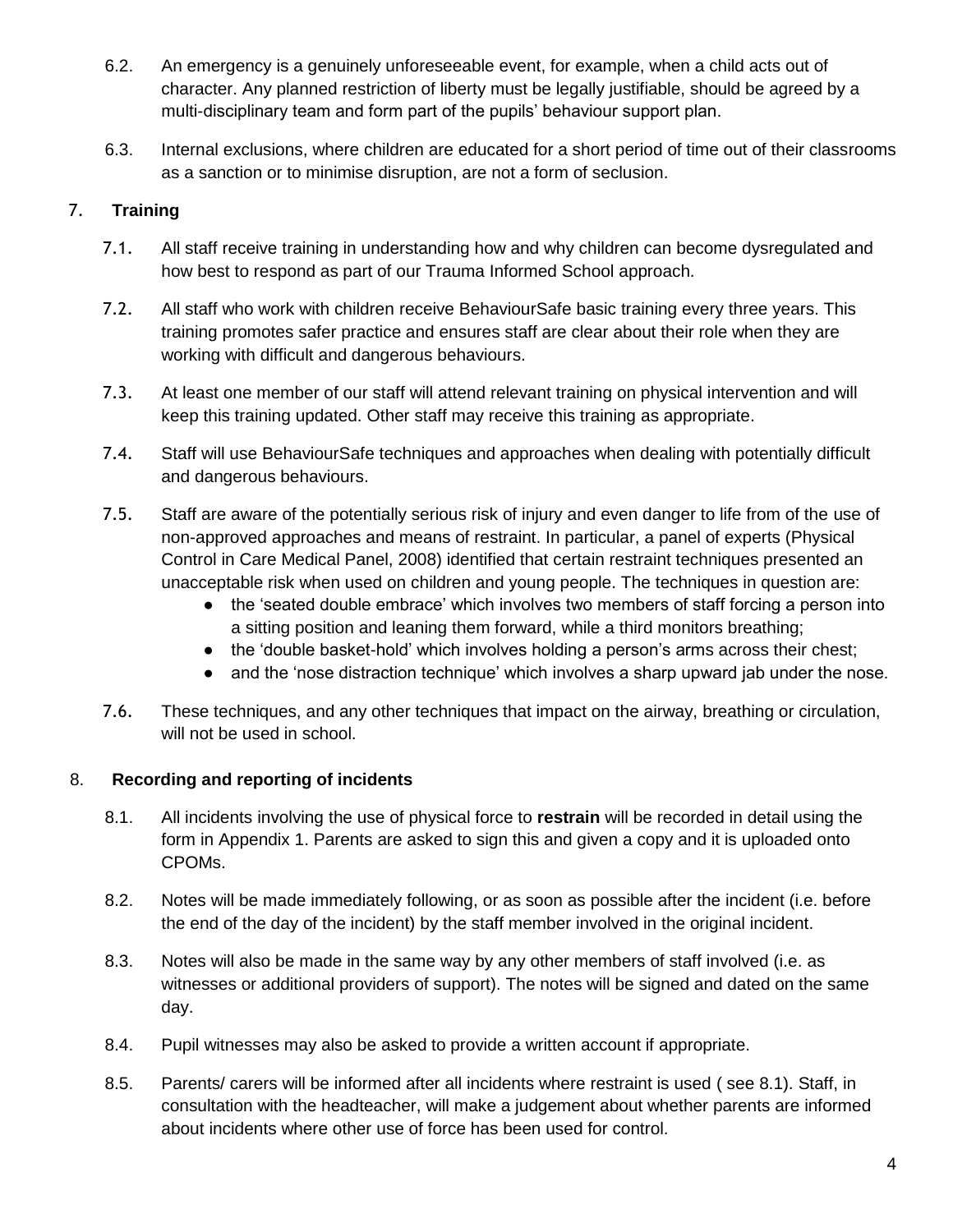8.6. Where children have known challenging behaviour and a risk assessment and behaviour support plan is in place, if possible, this will be done in consultation with parents.

## **9. Post Incident Support**

- 9.1. We will ensure that the pupil and the member of staff have immediate access to first aid for any signs of injury. This must be recorded.
- 9.2. We will give the pupil time to become calm while staff continue to supervise him/her. When the pupil regains complete composure (this may be up to several hours after the incident or the next day), a senior member of our staff (or his/her nominee) will make every effort to discuss the incident with the pupil and try to ascertain the reason for its occurrence. Some children are unable to articulate this or discussing a previous incident can be a trigger for another period of dys-regulation.
- 9.3. The pupil will be given an opportunity to explain things from his/her point of view. We will take all necessary steps to re-establish the relationship between the pupil and the member(s) of staff involved in the incident.
- 9.4. All members of staff involved will be allowed a period to debrief and recover from the incident.
- 9.5. This may involve access to external support. The headteacher (or his/her nominee) will provide support to the member of staff involved.
- 9.6. The circumstances of the incident will be discussed with the headteacher in a supportive manner and behaviour support plans or risk assessments will be written or amended as needed, in consultation with the class teacher. Dissemination of any revised information will be included as part of the school's normal schedule of meetings, by email or on the staff noticeboard.

## 10. **Responding to Complaints**

- 10.1. All complaints about the use of force will be thoroughly, speedily and appropriately investigated. In all cases, the Local Area Designated Officer (LADO) will be informed in accordance with Suffolk Safeguarding Children's Boar[d](http://suffolkscb.org.uk/procedures/SearchForm?Search=managing+allegations&action_resulthttp://suffolkscb.org.uk/procedures/SearchForm?Search=manahttp://suffolkscb.org.uk/procedures/SearchForm?Search=managing+allegations&action_results=Searchging+allegations&action_results=Searchs=Search) ['Arrangements for managing allegations of abuse against](http://suffolkscb.org.uk/procedures/SearchForm?Search=managing+allegations&action_resulthttp://suffolkscb.org.uk/procedures/SearchForm?Search=manahttp://suffolkscb.org.uk/procedures/SearchForm?Search=managing+allegations&action_results=Searchging+allegations&action_results=Searchs=Search)  [people who work with children or those in a position of trust'](http://suffolkscb.org.uk/procedures/SearchForm?Search=managing+allegations&action_resulthttp://suffolkscb.org.uk/procedures/SearchForm?Search=manahttp://suffolkscb.org.uk/procedures/SearchForm?Search=managing+allegations&action_results=Searchging+allegations&action_results=Searchs=Search) and Dealing with Allegations of Abuse against Teachers and Other Staff – guidance for local authorities, headteachers, school staff, governing bodies and proprietors of independent schools (DFE 2012).
- 10.2. The school will act on the advice of the LADO, but the DFE guidance *Use of reasonable force*  (2013) stated that the onus is on the person making the complaint to prove that his/her allegations are true – it is not for the member of staff to show that he/she has acted reasonably and that suspension must not be an automatic response when a member of staff has been accused of using excessive force. This guidance makes clear that a person must not be suspended automatically*,* or without careful thought.
- 10.3. As employers, the school and local authority has a duty of care towards its employees and will provide appropriate pastoral care to any member of staff who is subject to a formal allegation following a use of force incident.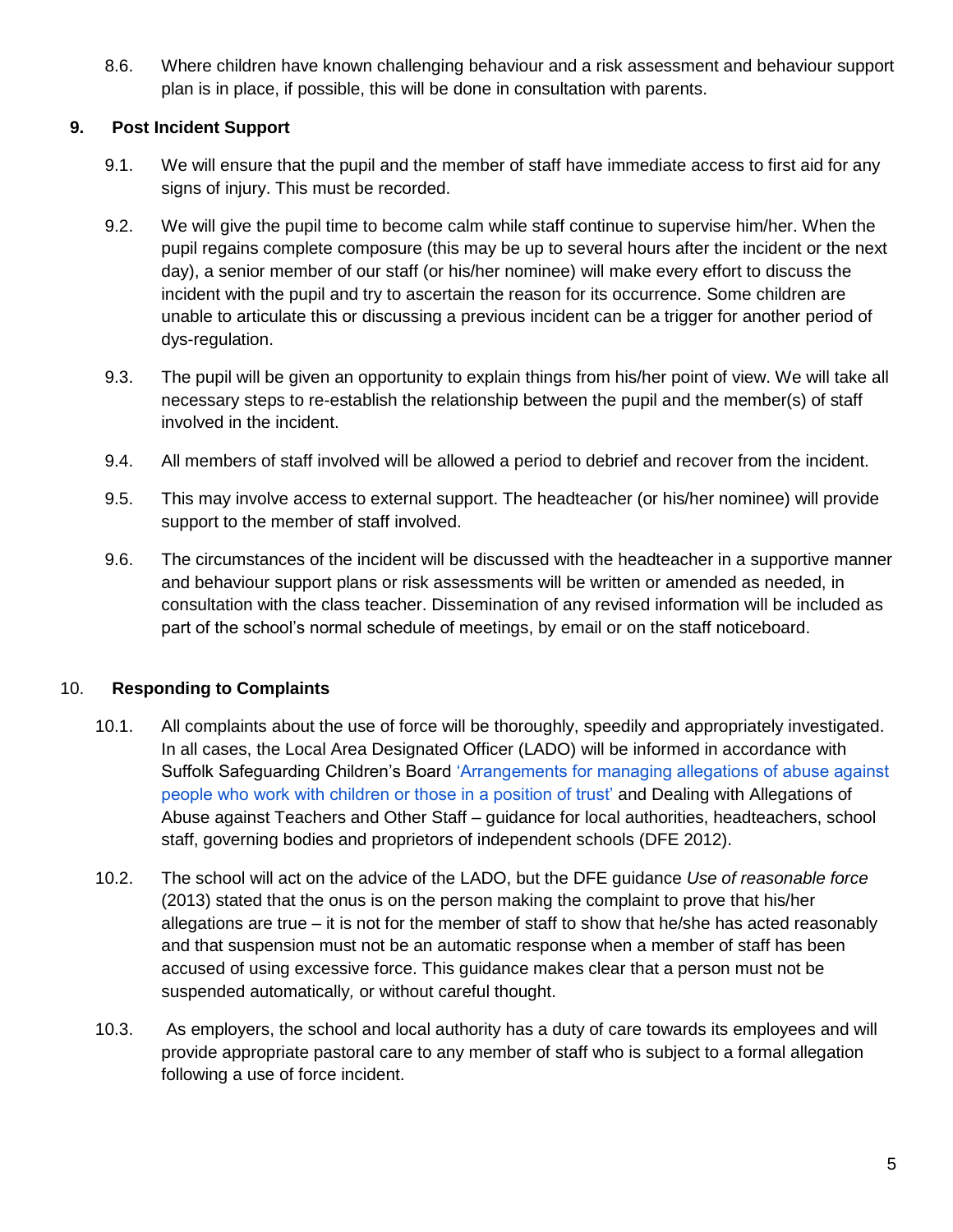# Appendix 1

# **Record of Use of Physical Force**

*To be used in all incidents where force is used for restraint and when force is used for control as appropriate (see Section)* 

| Section 8 of policy)                              |                                                                        |  |
|---------------------------------------------------|------------------------------------------------------------------------|--|
|                                                   | Name and job title(s) of member(s) of staff who used reasonable force: |  |
|                                                   |                                                                        |  |
| Name(s) of the pupil(s) involved:                 |                                                                        |  |
|                                                   |                                                                        |  |
|                                                   |                                                                        |  |
|                                                   | When did the incident take place? (Date, time and activity)            |  |
|                                                   |                                                                        |  |
| Where?                                            |                                                                        |  |
|                                                   |                                                                        |  |
| Names of any witnesses (staff, visitor or pupil): |                                                                        |  |
|                                                   |                                                                        |  |
|                                                   |                                                                        |  |
| Why the reason force was necessary                |                                                                        |  |
|                                                   |                                                                        |  |
|                                                   |                                                                        |  |
|                                                   |                                                                        |  |
|                                                   |                                                                        |  |
|                                                   |                                                                        |  |
|                                                   |                                                                        |  |